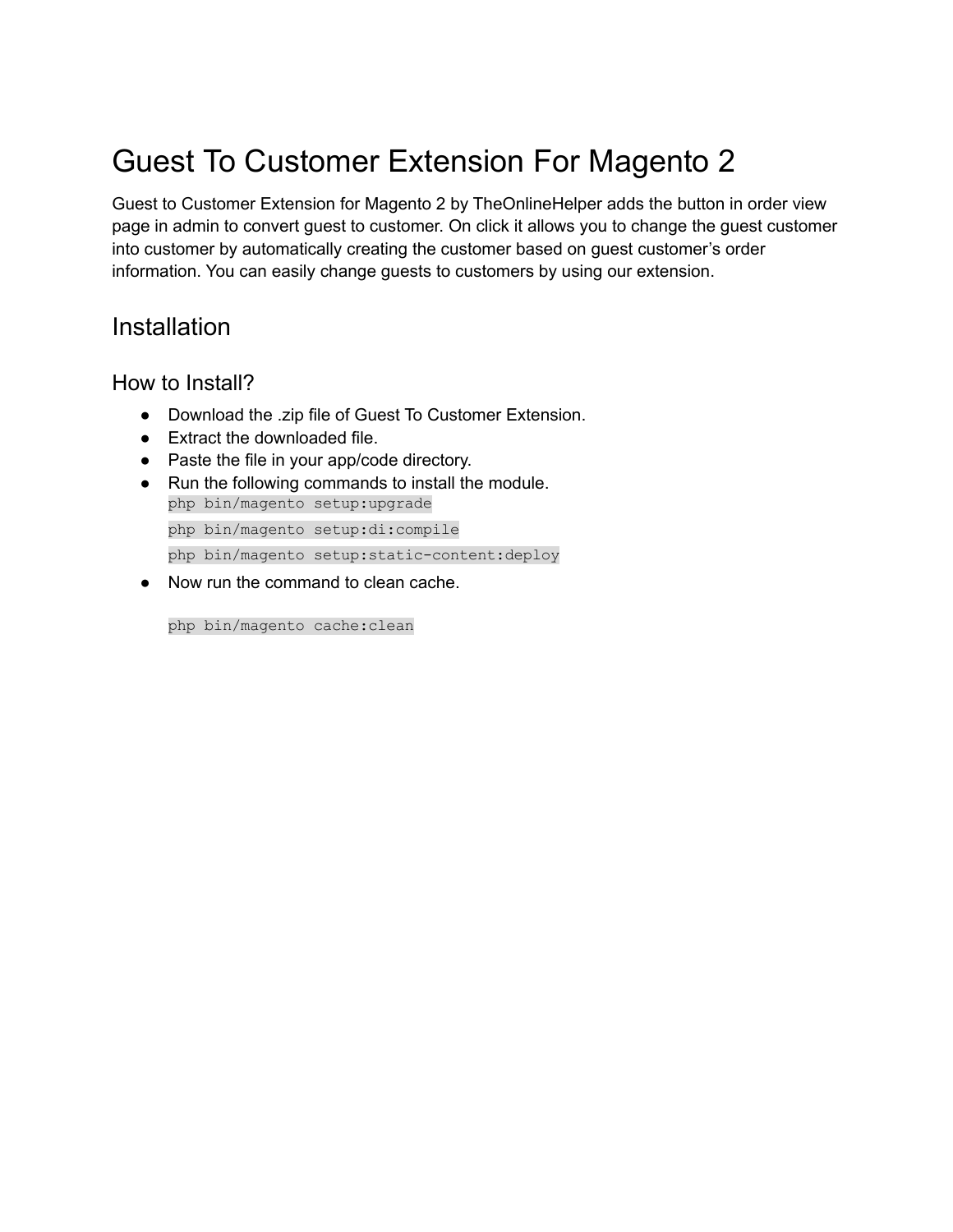## **Configuration**

## How to Configure?

● In the Admin panel, go to **STORES > Configuration.**



● Click on **TheOnlineHelper > Guest To Customer.**

| <b>GENERAL</b>            | $\checkmark$            | <b>General Configuration</b> | $\odot$ |
|---------------------------|-------------------------|------------------------------|---------|
| <b>CATALOG</b>            | $\checkmark$            | <b>Email Setting</b>         | $\odot$ |
| <b>SECURITY</b>           | $\checkmark$            |                              |         |
| <b>CUSTOMERS</b>          | $\checkmark$            |                              |         |
| <b>SALES</b>              | $\checkmark$            |                              |         |
| <b>THEONLINEHELPER</b>    | $\widehat{\phantom{a}}$ |                              |         |
| <b>Product Features</b>   |                         |                              |         |
| <b>Product Attachment</b> |                         |                              |         |
| <b>Guest To Customer</b>  |                         |                              |         |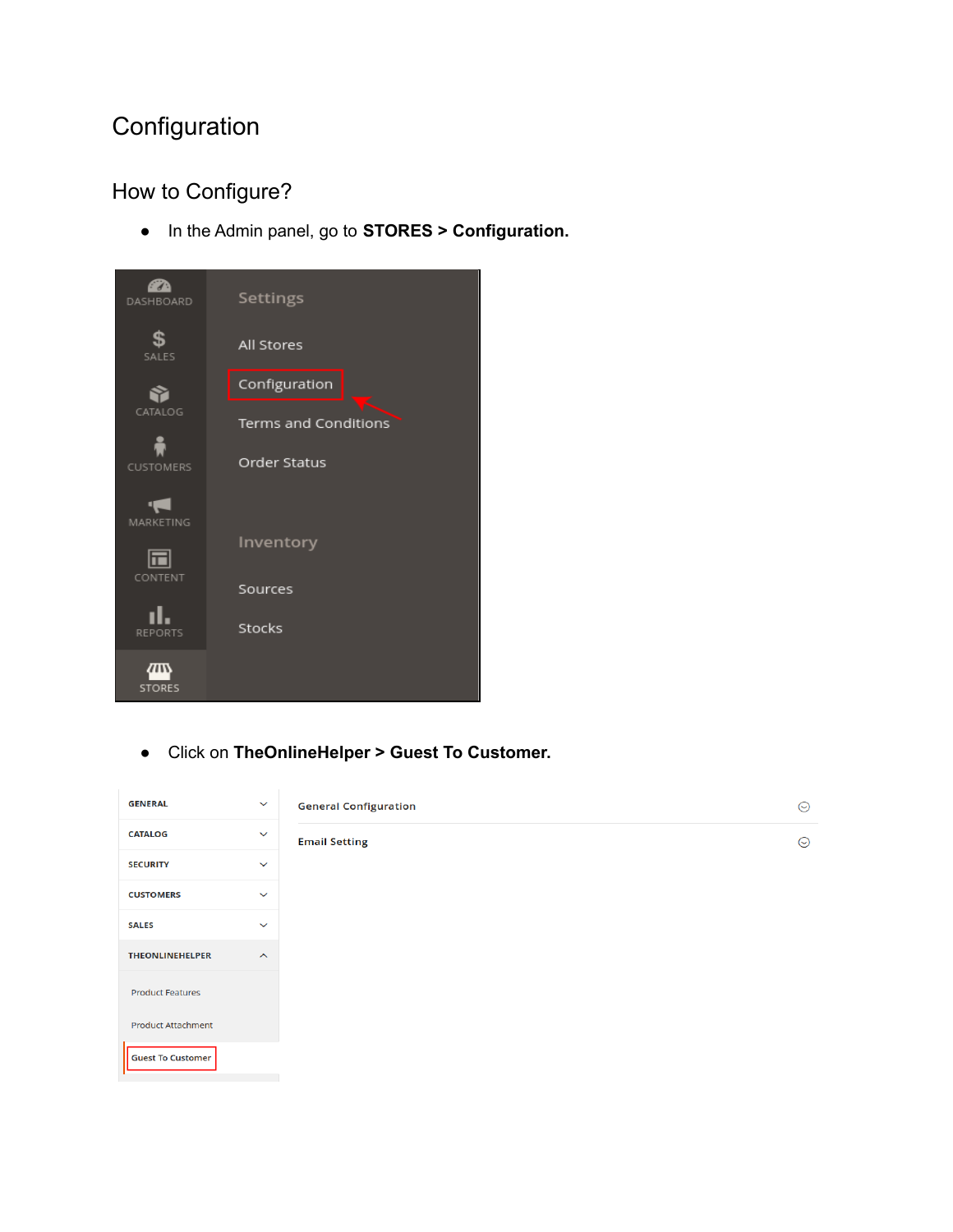● In the **General Configuration**, click on the **Enable** dropdown and select Yes to enable the module.

| <b>General Configuration</b> |                        |     |                          | ⌒ |
|------------------------------|------------------------|-----|--------------------------|---|
|                              | Enable<br>[store view] | Yes | $\overline{\phantom{a}}$ |   |

- In the section of **Email Settings**, click on the **Enable** dropdown and select Yes to enable the email.
- Click on the **Automatically send Email** dropdown, select Yes to send the email automatically when the order is placed as a guest customer.
- Click on the **Email Template**, select the template for email.
- Click on the Save Config button to save your settings.

| <b>Email Setting</b>                            |                                                                                     |                          |                  | $(\frown)$ |
|-------------------------------------------------|-------------------------------------------------------------------------------------|--------------------------|------------------|------------|
| Enabled<br>[store view]                         | Yes                                                                                 | $\overline{\phantom{a}}$ |                  |            |
|                                                 | <b>Your Comments</b>                                                                |                          |                  |            |
| <b>Automatically Send Email</b><br>[store view] | Yes                                                                                 | $\overline{\phantom{a}}$ |                  |            |
| <b>Email sender</b><br>[store view]             | <b>General Contact</b>                                                              | $\overline{\phantom{a}}$ | Use system value |            |
| <b>Email Template</b><br>[store view]           | Guest To Customer Email Template (Default)                                          | $\overline{\mathbf{v}}$  | Use system value |            |
|                                                 | Email template chosen based on theme fallback when<br>"Default" option is selected. |                          |                  |            |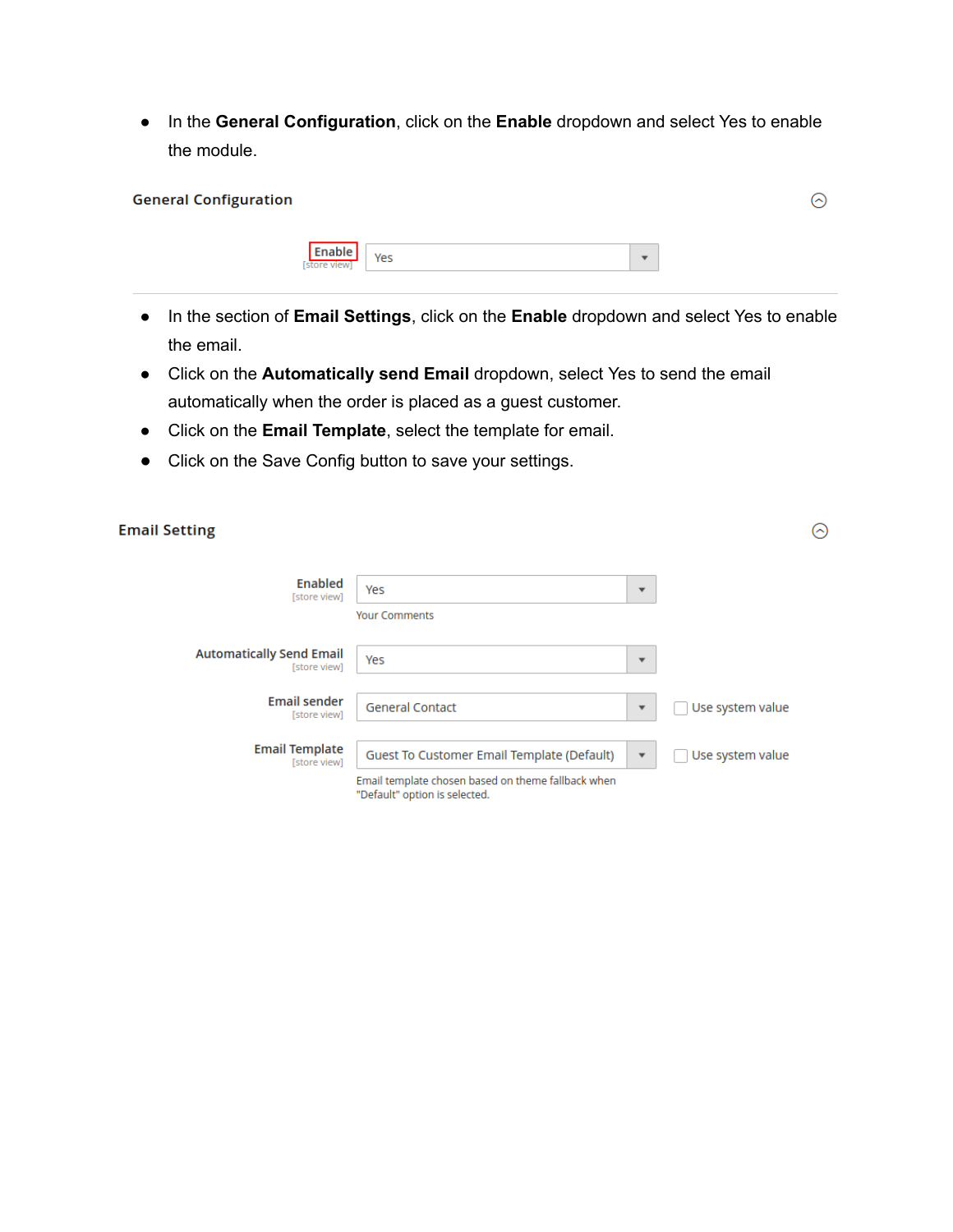#### To Convert Customer Manually

● In the admin panel, click on the **SALES > Orders**.



- In the order grid, **Convert Action** will tell the order status that is ordered by the guest or not.
- If the order is ordered by guest then it will show **Convert Guest To Customer** and if order is ordered by your customer then it will show Login As Customer.
- Click on the **Convert Guest to Customer** link to change guests into customers.

| 1 V | ID        | Purchase<br>Point                                                           | Purchase<br>Date           | Bill-to<br>Name | Ship-to<br>Name | Grand<br><b>Total</b><br>(Base) | <b>Grand Total</b><br>(Purchased) | <b>Status</b> | Action      | Allocated<br>sources | <b>Braintree</b><br><b>Transaction</b><br>Source | Convert<br>Action                      |
|-----|-----------|-----------------------------------------------------------------------------|----------------------------|-----------------|-----------------|---------------------------------|-----------------------------------|---------------|-------------|----------------------|--------------------------------------------------|----------------------------------------|
|     | 000000128 | Main<br>Website<br>Main<br>Website<br>Store<br>Default<br><b>Store View</b> | Mar 12, 2022<br>4:29:25 AM | <b>Max Root</b> | <b>Max Root</b> | \$27.00                         | \$27,00                           | Pending       | View        |                      |                                                  | Convert<br><b>Guest To</b><br>Customer |
|     | 000000127 | Main<br>Website<br>Main<br>Website<br>Store<br>Default<br><b>Store View</b> | Mar 12, 2022<br>4:25:29 AM | <b>Max Root</b> | Max Root        | \$27.00                         | \$27,00                           | Pending       | <b>View</b> |                      |                                                  | Convert<br><b>Guest To</b><br>Customer |

● Now the order view page is opened, click on the **Guest To Customer** button.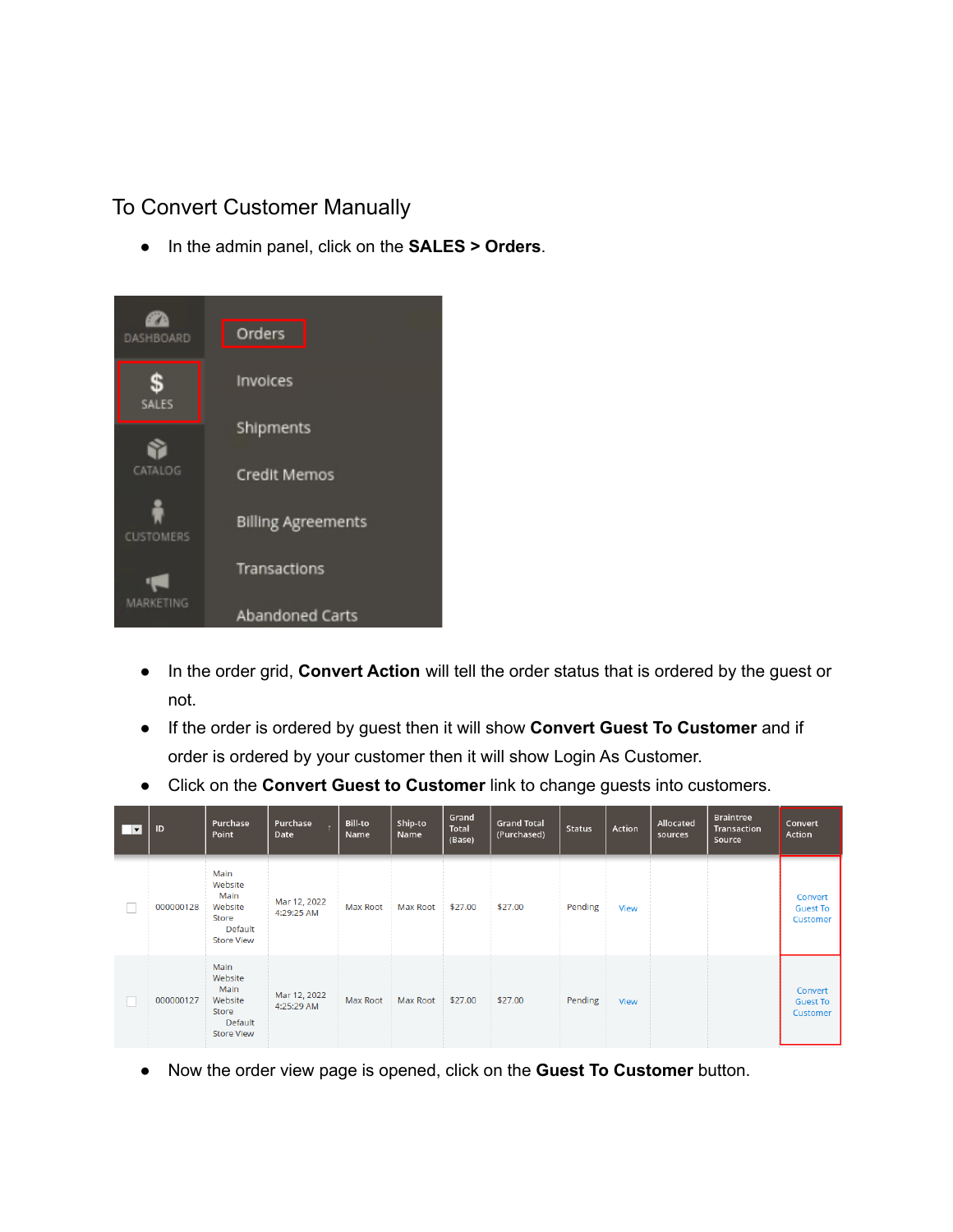| $\leftarrow$<br><b>Back</b> | Cancel | Send<br><b>Email</b> | Hold | <b>Invoice</b>                            | Ship                                                     | Reorder                    | <b>Guest To</b><br><b>Customer</b> | <b>Delete</b>        | Edit                 |
|-----------------------------|--------|----------------------|------|-------------------------------------------|----------------------------------------------------------|----------------------------|------------------------------------|----------------------|----------------------|
|                             |        |                      |      |                                           |                                                          |                            |                                    |                      |                      |
| <b>ORDER VIEW</b>           |        |                      |      | Order & Account Information               |                                                          |                            |                                    |                      |                      |
| <b>Information</b>          |        | email was sent)      |      | Order # 000000128 (The order confirmation |                                                          | <b>Account Information</b> |                                    |                      |                      |
|                             |        |                      |      |                                           |                                                          |                            | <b>Customer Name</b>               |                      | Max Root             |
| Invoices                    |        | Order Date           |      |                                           | Mar 12, 2022, 4:29:25 AM                                 |                            | Email                              | customer@example.com |                      |
| <b>Credit Memos</b>         |        | <b>Order Status</b>  |      |                                           | Pending                                                  |                            | <b>Customer Group</b>              |                      | <b>NOT LOGGED IN</b> |
| Shipments                   |        | Purchased From       |      |                                           | Main Website<br>Main Website Store<br>Default Store View |                            |                                    |                      |                      |
| <b>Comments History</b>     |        | Placed from IP       |      |                                           | 127.0.0.1                                                |                            |                                    |                      |                      |

- Click **Ok** on the confirmation notification, this process will send email to the guest customer along with the login details.
- Now your guest customer can login as a customer into your by use of login details that are mentioned in email.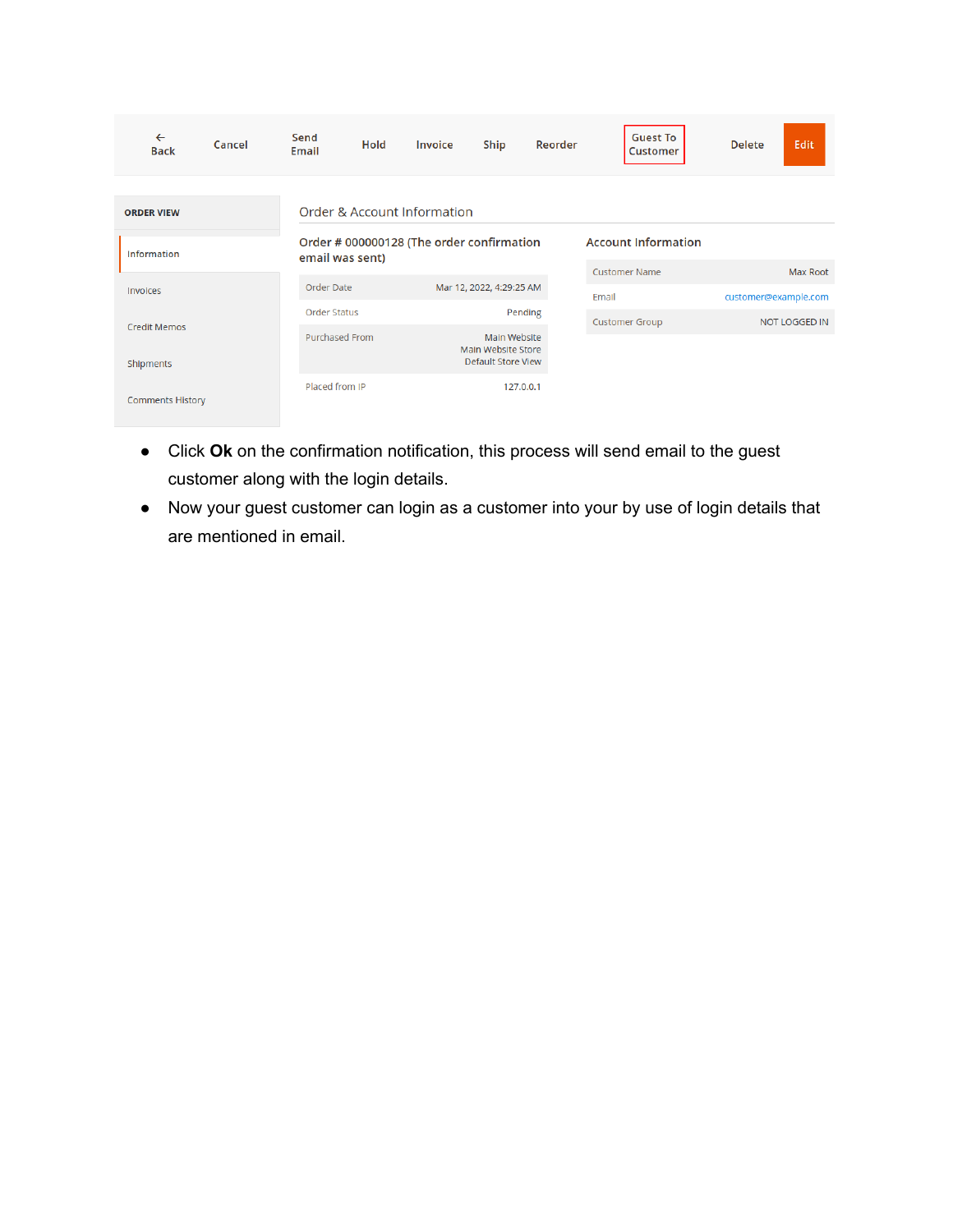#### To set permissions

● Go to **SYSTEM > Permissions > User Roles**.

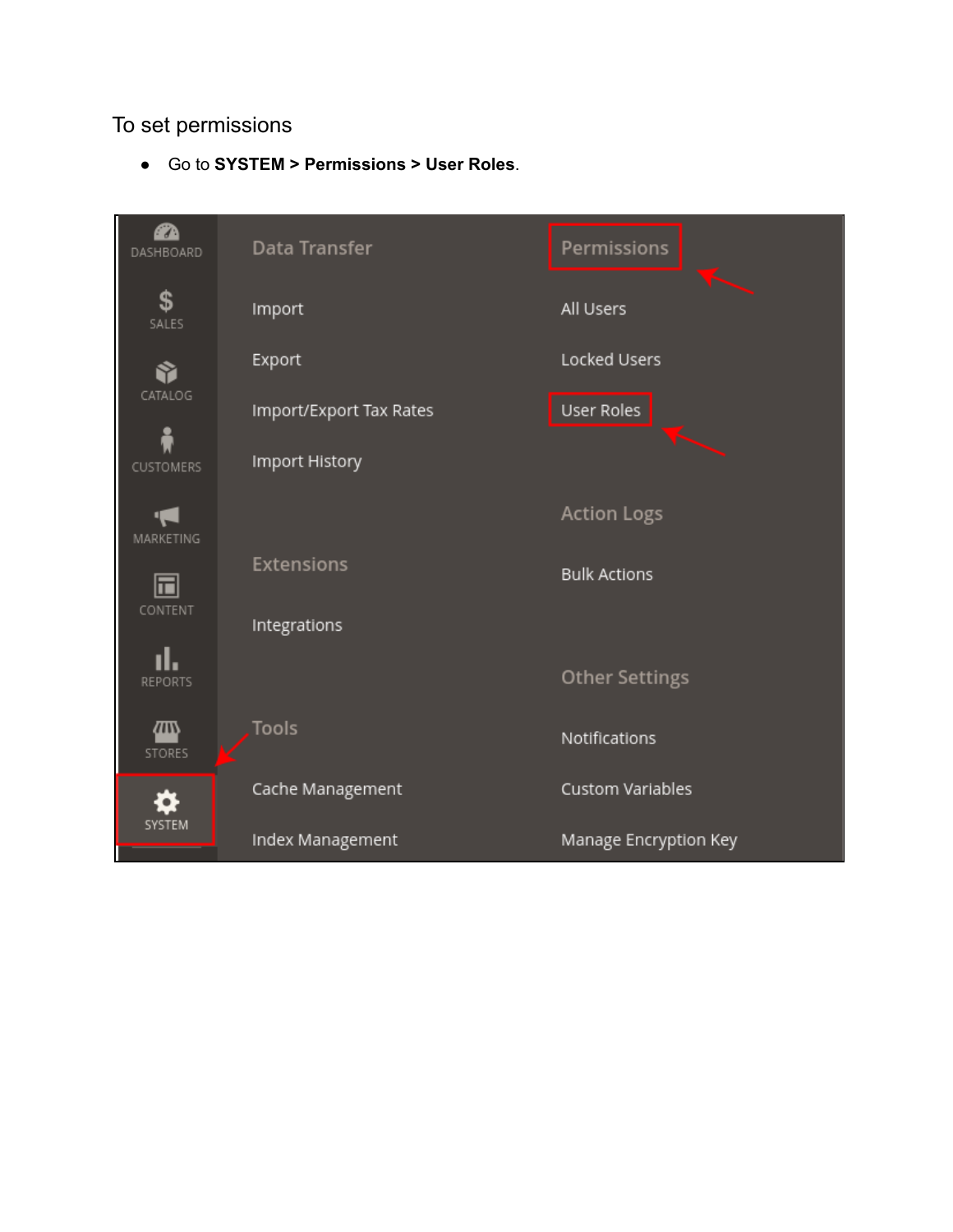● Click on the **Add New Role** button.

| Roles                                            | $Q \qquad 8$ $\qquad$ admin $\sim$                                    |
|--------------------------------------------------|-----------------------------------------------------------------------|
|                                                  | <b>Add New Role</b>                                                   |
| Search<br><b>Reset Filter</b><br>2 records found | $\langle$<br>of 1<br>$\overline{1}$<br>20<br>$\mathbf{v}$<br>per page |
| ID                                               | Role                                                                  |
|                                                  |                                                                       |
|                                                  | Administrators                                                        |

- Under **Role Information**, in the field of **Role Name** enter the name of the role.
- In the field of **Your Password**, enter your current password for verification.

| <b>ROLE INFORMATION</b> | <b>Role Information</b>                   |
|-------------------------|-------------------------------------------|
| <b>Role Info</b>        | Role Name $\star$                         |
| <b>Role Resources</b>   |                                           |
|                         | <b>Current User Identity Verification</b> |
|                         | Your Password *                           |

- Under the **Role Resources**, select the role scope All/Custom.
- If you don't want to give complete admin access to other users then choose Custom scope.
- Tick on the permissions of Sales, to give access to Order.
- Tick on the permissions of Guest To Customer, if you only want to give access to changes guest into customer functionality to the other users.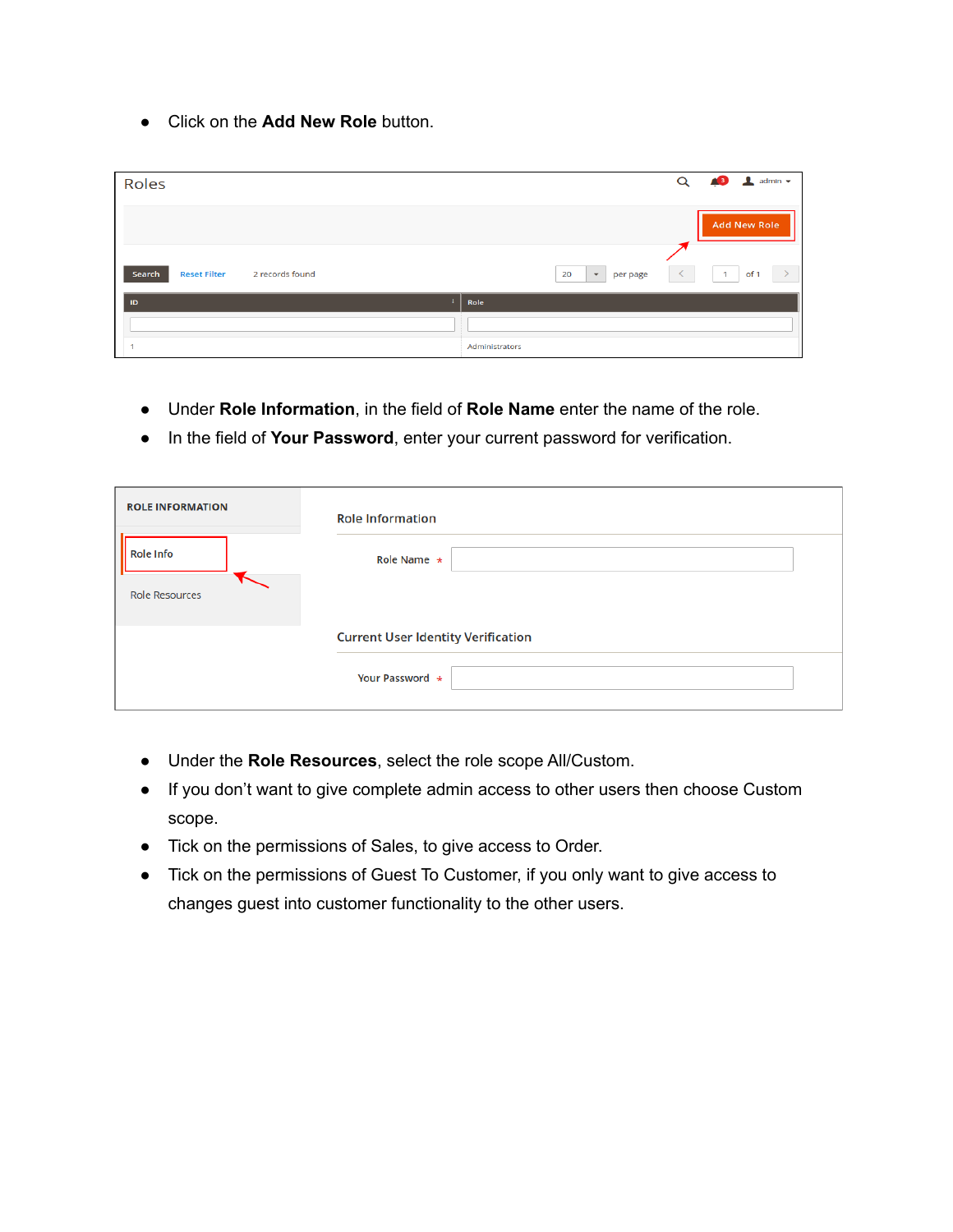- ▲ <del>● Sales</del> ▲ ● Operations ▲ ■ Orders ▲ ● Actions  $\triangleq$   $\blacksquare$  Create ▲ ● Delete Orders ▲ ● Niew 4 Send Order Email ▲ ● Reorder  $\triangleq$   $\blacksquare$  Edit 4 Guest To Customer A Manage Guest To Customer ⊿ **V** Cancel 4 Accept or Deny Payment ▲ **● Capture** 4 Mill Invoice ▲ **● Credit Memos**  $\triangleq$   $\blacksquare$  Hold ▲ ■ Unhold ▲ ■ Ship ▲ ● Comment ▲ ■ Send Sales Emails **4 Devil Payment Amount Authorization**
- After completing your changes click on the **Save Role** button.
- In the admin grid, all roles are listed here.

|                                                  | <b>Add New Role</b>                               |
|--------------------------------------------------|---------------------------------------------------|
| Search<br><b>Reset Filter</b><br>2 records found | of 1<br>20<br>$\mathbf{v}$<br>$\prec$<br>per page |
| $\mathsf{ID}$                                    | Role                                              |
|                                                  |                                                   |
| 1                                                | Administrators                                    |
| 49                                               | <b>Guest to Customer</b>                          |

● If you want to edit any role click on it and edit changes.